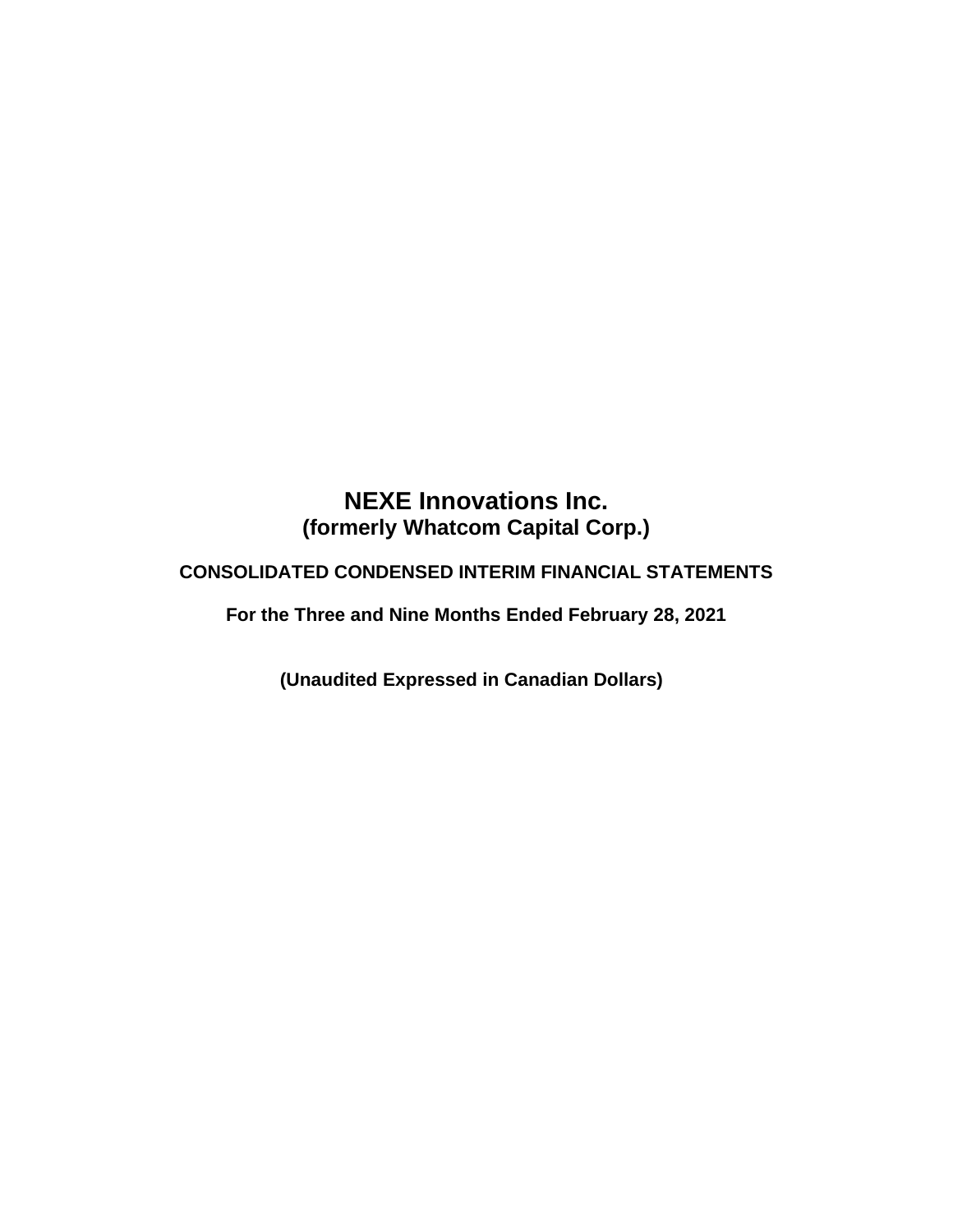#### **NEXE Innovations Inc. (formerly Whatcom Capital Corp.) Consolidated Condensed Interim Statements of Financial Position** (Unaudited Expressed in Canadian Dollars)

|                                                                                                         | <b>Note</b>    | February 28,<br>2021 | May 31,<br>2020 |
|---------------------------------------------------------------------------------------------------------|----------------|----------------------|-----------------|
| <b>ASSETS</b>                                                                                           |                |                      |                 |
| <b>Current assets</b>                                                                                   |                |                      |                 |
| Cash and cash equivalents                                                                               |                | \$<br>19,797,860     | \$<br>3,311,463 |
| Term deposits                                                                                           | 5              | 30,000               | 14,000          |
| Other receivables                                                                                       |                | 421,491              | 274,718         |
| Due from related parties                                                                                | 11             | 32                   | 32              |
| Prepaid expenses and deposits                                                                           |                | 1,027,621            | 931             |
| <b>Total current assets</b>                                                                             |                | 21,277,003           | 3,601,144       |
| <b>Non-current assets</b>                                                                               |                |                      |                 |
| Prepaid expenses and deposits                                                                           |                | 1,049,901            | 761,260         |
| Plant and equipment                                                                                     | 6              | 3,568,175            | 2,585,563       |
| Intangible assets                                                                                       | $\overline{7}$ | 1,143,414            | 1,694,740       |
| Total non-current assets                                                                                |                | 5,761,489            | 5,041,563       |
| <b>Total assets</b>                                                                                     |                | \$<br>27,038,492     | \$<br>8,642,707 |
| <b>LIABILITIES</b><br><b>Current liabilities</b>                                                        |                |                      |                 |
| Current portion of Government Ioan payable                                                              | 8              | \$<br>500,004        | \$<br>208,335   |
| Trade and other payables                                                                                |                | 1,799,052            | 664,793         |
| Due to related parties                                                                                  | 11             | 15,074               | 15,074          |
| <b>Total current liabilities</b>                                                                        |                | 2,314,130            | 888,202         |
| <b>Non-current liabilities</b>                                                                          |                |                      |                 |
| Government loan payable                                                                                 | 8              | 1,007,137            | 1,254,214       |
| <b>Total liabilities</b>                                                                                |                | 3,321,267            | 2,142,416       |
| Shareholder's equity                                                                                    |                |                      |                 |
| Share capital                                                                                           | 9              | 30,837,958           | 11,141,565      |
| Subscription receipts received                                                                          |                | 56,681               |                 |
| Share option reserve                                                                                    | 10             | 1,084,482            | 836,639         |
| Contributed surplus                                                                                     | 10             | 5,857,628            | 411,678         |
| <b>Deficit</b>                                                                                          |                | (14, 119, 526)       | (5,889,591)     |
| <b>Total equity</b>                                                                                     |                | 23,717,224           | 6,500,291       |
| Total liabilities and shareholders' equity                                                              |                | \$<br>27,038,492     | \$<br>8,642,707 |
| Nature of operations and going concern (Note 1)<br>Commitments (Note 16)<br>Subsequent events (Note 17) |                |                      |                 |

Approved and authorized on behalf of the Board:

*"Darren Footz" "Ash Guglani"*

Director Director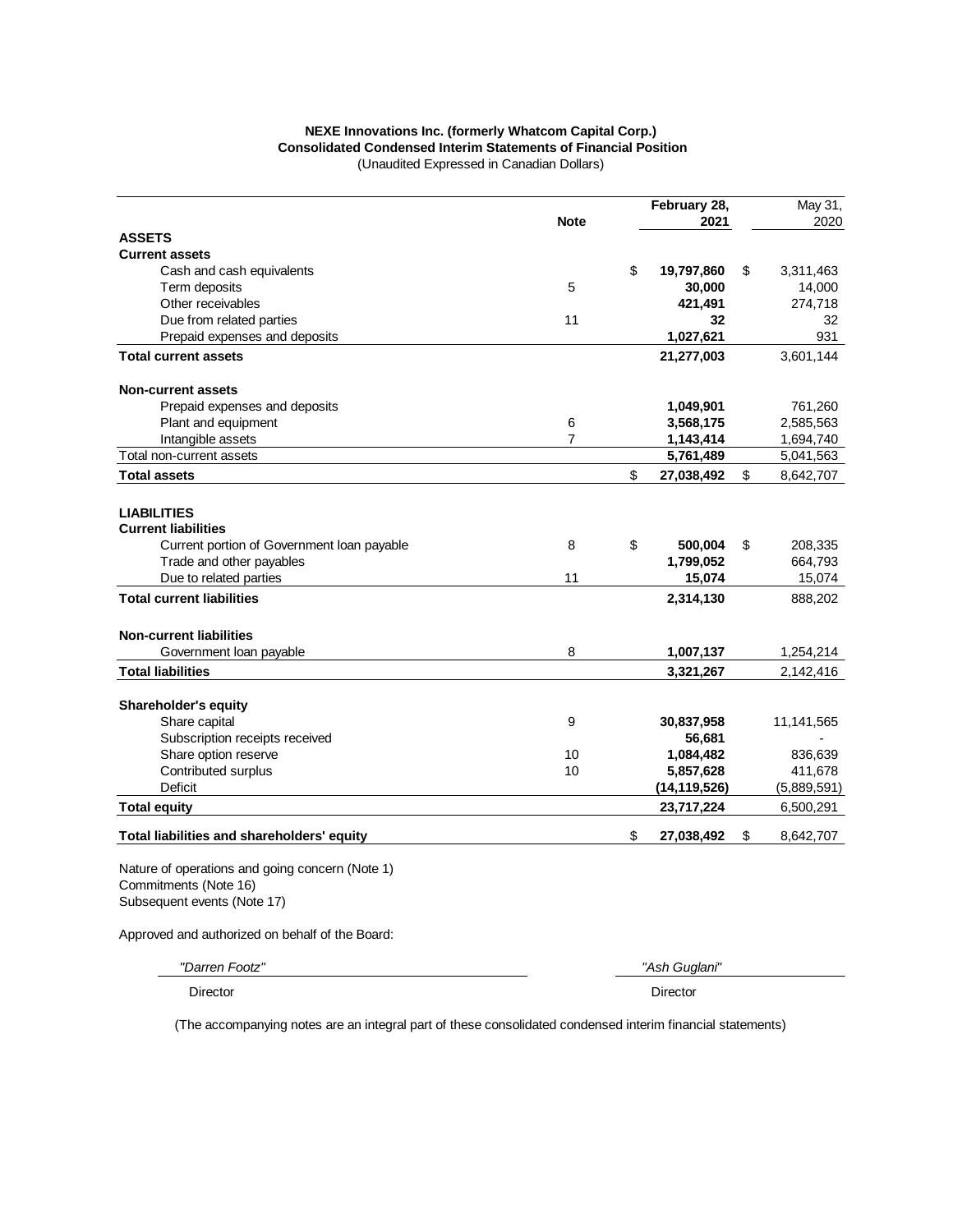#### **NEXE Innovations Inc. (formerly Whatcom Capital Corp.) Consolidated Condensed Interim Statements of Loss and Other Comprehensive Loss**

(Unaudited Expressed in Canadian Dollars)

|                                                  |             | Three months ended   |                      | Nine months ended    |                      |  |
|--------------------------------------------------|-------------|----------------------|----------------------|----------------------|----------------------|--|
|                                                  | <b>Note</b> | February 28,<br>2021 | February 29,<br>2020 | February 28,<br>2021 | February 29,<br>2020 |  |
| Administrative                                   |             | 71,268               | 21,016               | 152,637              | 59,374               |  |
| Advisory and consulting fees                     | 11          | 1,468,828            | 112,623              | 2,383,137            | 214,319              |  |
| Advertising and media                            |             | 1,345,906            | 30,880               | 1,442,037            | 64,102               |  |
| Contractor expense                               |             | 37,100               | 16,314               | 37,100               | 38,474               |  |
| Depreciation                                     | 6           | 100,314              | 56,903               | 192,898              | 170,707              |  |
| Interest expense                                 | 8           | 104,368              | 48,811               | 296,763              | 145,177              |  |
| Legal expense                                    |             | 31,970               | 90,434               | 156,326              | 118,680              |  |
| Transfer Agent & Regulatory                      |             | 63,334               |                      | 63,334               |                      |  |
| Meals and Entertainment                          |             | 36,029               | 6,670                | 52,169               | 13,995               |  |
| Rent expense                                     |             |                      |                      |                      |                      |  |
| Property tax                                     |             | 21,142               | 40,092               | 30,431               | 40,092               |  |
| Research and development                         |             | 129,166              | 20,235               | 176,553              | 39,854               |  |
| Salary                                           | 11          | 260,783              | 116,408              | 372,975              | 244,122              |  |
| Stock based compensation                         | 10          | 82,614               | 81,000               | 247,843              | 251,102              |  |
| Travel expense                                   |             | 9,455                | 28,448               | 22,358               | 51,885               |  |
| Total operating expenses                         |             | 3,762,278            | 669,835              | 5,626,561            | 1,451,883            |  |
| Operating loss before other items                |             | 3,762,278            | 669,835              | 5,626,561            | 1,451,883            |  |
| Other items                                      |             |                      |                      |                      |                      |  |
| Listing expense                                  | 4           | 2,614,701            |                      | 2,614,701            |                      |  |
| Foreign exchange loss                            |             | (7, 862)             |                      | (7, 840)             |                      |  |
| Interests/(other income)                         |             | (3, 103)             | (20, 135)            | (3, 194)             | (20, 135)            |  |
|                                                  |             | 2,603,735            | (20, 135)            | 2,603,666            | (20, 135)            |  |
| Loss and other Comprehensive loss for the period |             | 6,366,013            | 649,700              | 8,230,228            | 1,431,748            |  |
| Basic and diluted loss per share                 | 9           | 0.10                 | 0.04                 | 0.25                 | 0.08                 |  |
|                                                  |             |                      |                      |                      |                      |  |
| Weighted average number of                       |             |                      |                      |                      |                      |  |
| shares outstanding                               |             | 61,139,538           | 18,182,004           | 32,343,829           | 18,182,004           |  |
|                                                  |             |                      |                      |                      |                      |  |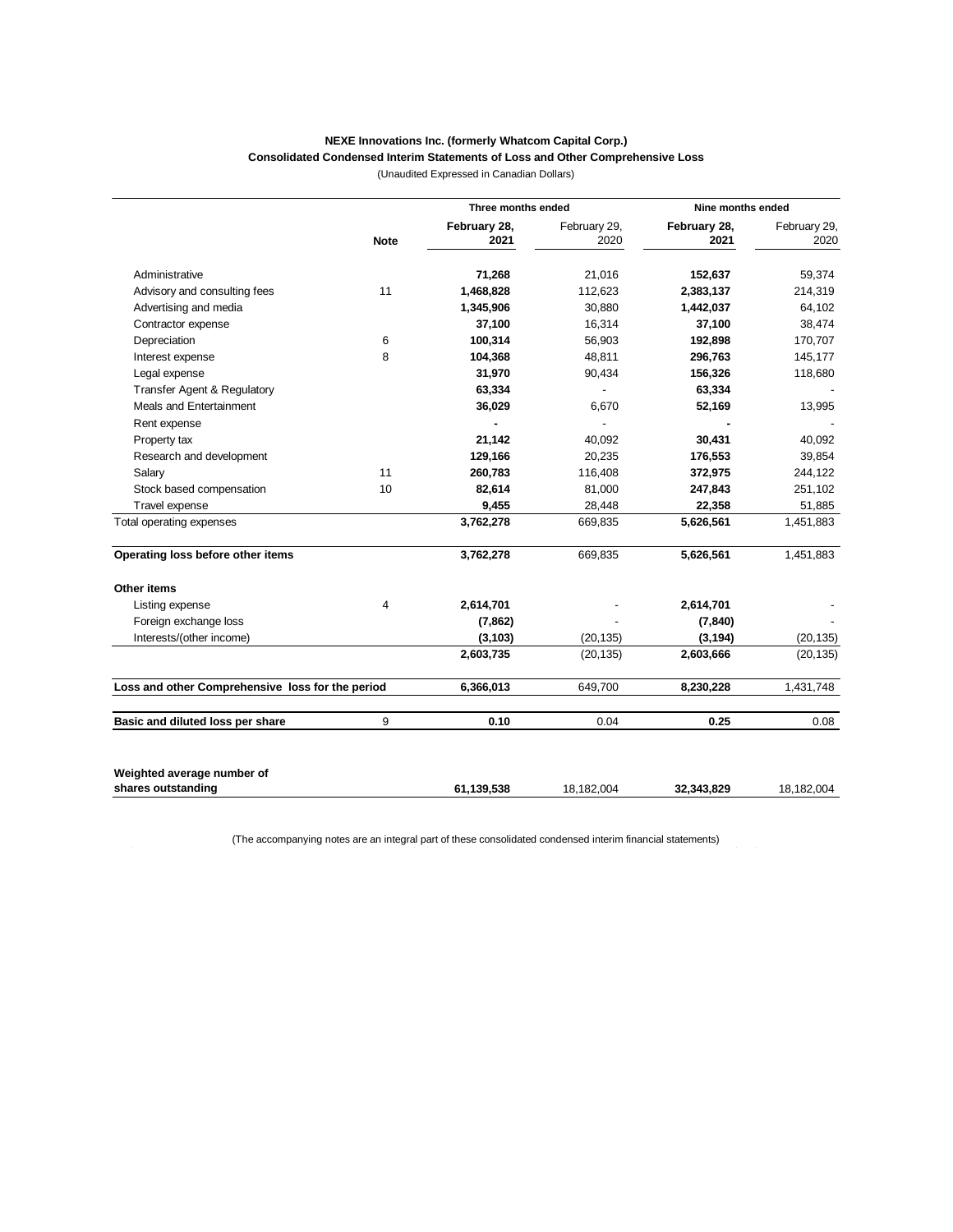#### **NEXE Innovations Inc. (formerly Whatcom Capital Corp.) Consolidated Condensed Interim Statements of Changes in Shareholders' Equity** (Unaudited Expressed in Canadian Dollars)

|                                                     | <b>Number</b>        | Common                   | <b>Number</b>            | Preferred                |            |                    |                                   |               |
|-----------------------------------------------------|----------------------|--------------------------|--------------------------|--------------------------|------------|--------------------|-----------------------------------|---------------|
|                                                     | οf                   | Share                    | οf                       | Share                    | Option     | Contributed        |                                   | Total         |
|                                                     | <b>Common Shares</b> | Capital                  | <b>Preferred Shares</b>  | Capital                  | Reserve    | <b>Surplus</b>     | <b>Deficit</b>                    | <b>Equity</b> |
| <b>Balance, May 31, 2019</b>                        | 18,182,004 \$        | 23,715                   | 16,000,044 \$            | 7,757,708 \$             | 504,536 \$ | $(516, 699)$ \$    | $(3,701,988)$ \$                  | 4,067,272     |
| Net loss for the period ended February 29, 2020     |                      |                          |                          |                          |            |                    | (1,431,748)                       | (1,431,748)   |
| Share issued for private placement, net of costs    |                      | $\overline{\phantom{a}}$ | 6,143,539                | 4,048,425                |            | 385,069            |                                   | 4,433,495     |
| Stock-based compensation                            |                      |                          |                          |                          | 251,102    |                    |                                   | 251,102       |
| Balance, February 29, 2020                          | 18,182,004<br>£.     | 23,715                   | 22,143,583 \$            | 11,806,134 \$            | 755,638    | (131, 630)<br>- \$ | $(5, 133, 736)$ \$                | 7,320,411     |
| <b>Balance, May 31, 2020</b>                        | 18,182,004<br>- 55   | 23,715                   | 22,791,251 \$            | 11,117,850 \$            | 836,639    | 411,678<br>- 56    | $(5,889,591)$ \$                  | 6,500,291     |
| Net loss for the period ended February 28, 2021     |                      |                          |                          |                          |            |                    | (8,230,228)                       | (8,230,228)   |
| Share issued for private placement, net of costs    | 18,651,038           | 7,740,196                | 230,383                  | 121,619                  |            | 5,445,950          |                                   | 13,307,765    |
| Shares issued as fees of private placement          | 93,750               | 75,000                   |                          |                          |            |                    |                                   | 75,000        |
| Shares issued on conversion of preferred shares     | 25,902,959           | 11,646,604               | (23, 647, 995)           | (11,646,604)             |            |                    |                                   |               |
| Shares issued on exercise of warrants               | 9,537,695            | 8,152,443                |                          |                          |            |                    | $\overline{\phantom{a}}$          | 8,152,443     |
| Shares issued to former Whatcom shareholders on RTO | 4,000,000            | 3,200,000                |                          |                          |            |                    |                                   | 3,200,000     |
| Shares issued for services                          |                      | $\overline{\phantom{a}}$ | 626,361                  | 407,135                  |            | -                  | $\overline{\phantom{a}}$          | 407,135       |
| Proceeds from exercise of options deposit           |                      | 56,681                   |                          |                          |            |                    |                                   | 56,681        |
| Stock based compensation                            |                      | $\overline{\phantom{a}}$ | $\overline{\phantom{a}}$ | $\overline{\phantom{a}}$ | 247,843    | $\sim$             | $\overline{\phantom{a}}$          | 247,843       |
| Balance, February 28, 2021                          | 76,367,446           | 30,894,639               |                          |                          | 84,482.ا   | 5,857,628<br>-S    | \$(14, 119, 526) \$23, 717, 224\$ |               |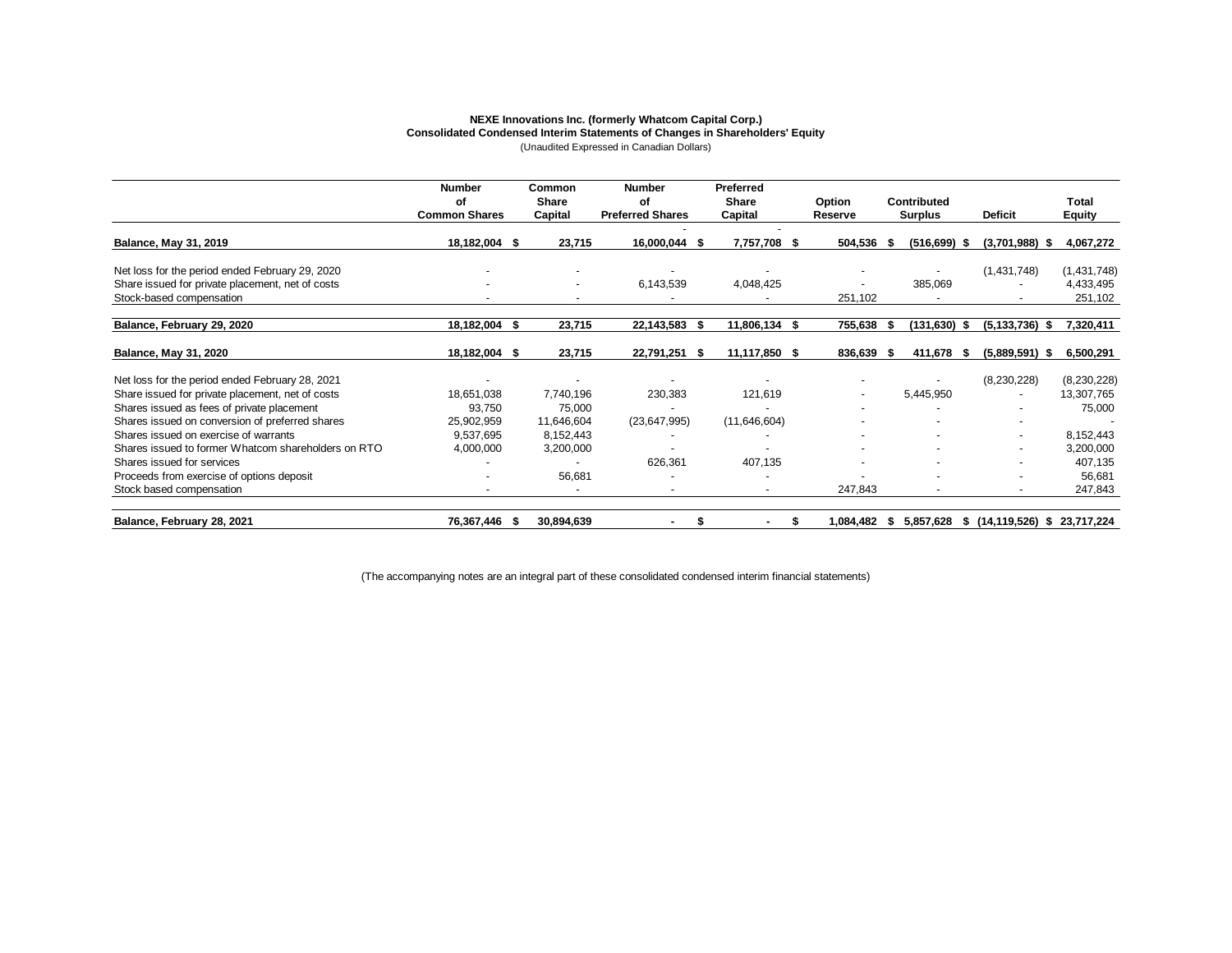#### **NEXE Innovations Inc. (formerly Whatcom Capital Corp.) Consolidated Condensed Interim Statements of Cash Flow**

(Unaudited Expressed in Canadian Dollars)

|                                                           | Nine months ended |             |
|-----------------------------------------------------------|-------------------|-------------|
|                                                           | February          | February    |
|                                                           | 28, 2021          | 29, 2020    |
|                                                           |                   |             |
| Cash flows from operating activities                      |                   |             |
| Net loss for the period                                   | (8, 230, 228)     | (1,340,540) |
| Items not affecting cash:                                 |                   |             |
| Listing expense                                           | 2,614,701         |             |
| Accretion                                                 | 254,193           | 464,485     |
| Stock based compensation                                  | 247,843           | 251,102     |
| Write down of subsidiary                                  |                   | (91, 208)   |
| Depreciation of property, plant and equipment             | 192,898           | 170,707     |
|                                                           | (4,920,593)       | (545, 454)  |
| Change in non-cash working capital balances:              |                   |             |
| Increase in other recievables                             | (146, 773)        | (27,007)    |
| Increase/(decrease) in trade and other payables           | 1,133,970         | 51,073      |
| Increase in bank indebtedness                             |                   | (94, 688)   |
| Increase/(decrease) in prepaids expenses and deposits     | (1, 315, 331)     | 1,316       |
|                                                           | (5, 248, 727)     | (614, 760)  |
| Cash flows from investing activities                      |                   |             |
| Purchase of property, plant and equipment                 | (1,301,192)       | 145,505     |
| Investment in intangible assets                           | (198, 674)        | (120, 449)  |
| Cash acquired through RTO with Whatcom                    | 580,287           |             |
|                                                           | (919, 579)        | 25,056      |
|                                                           |                   |             |
| <b>Cash flows from financial activities</b>               |                   |             |
| Purchase of term deposit                                  | (16,000)          |             |
| Proceeds from exercise of warrants                        | 8,152,443         |             |
| Proceeds from issuance of share capital                   | 13,794,913        | 4,433,495   |
| Proceeds from government grant                            | 750,000           |             |
| Redemption of term deposit                                |                   | 737,135     |
| Repayment of government loan                              | (83, 334)         |             |
| Proceeds from exercise of options deposit                 | 56,681            |             |
|                                                           | 22,654,703        | 5,170,630   |
| Net change in cash and cash equivalents during the period | 16,486,397        | 4,580,926   |
| Cash and cash equivalents, beginning of the period        | 3,311,463         |             |
| Cash and cash equivalents, end of the period              | 19,797,860        | 4,580,926   |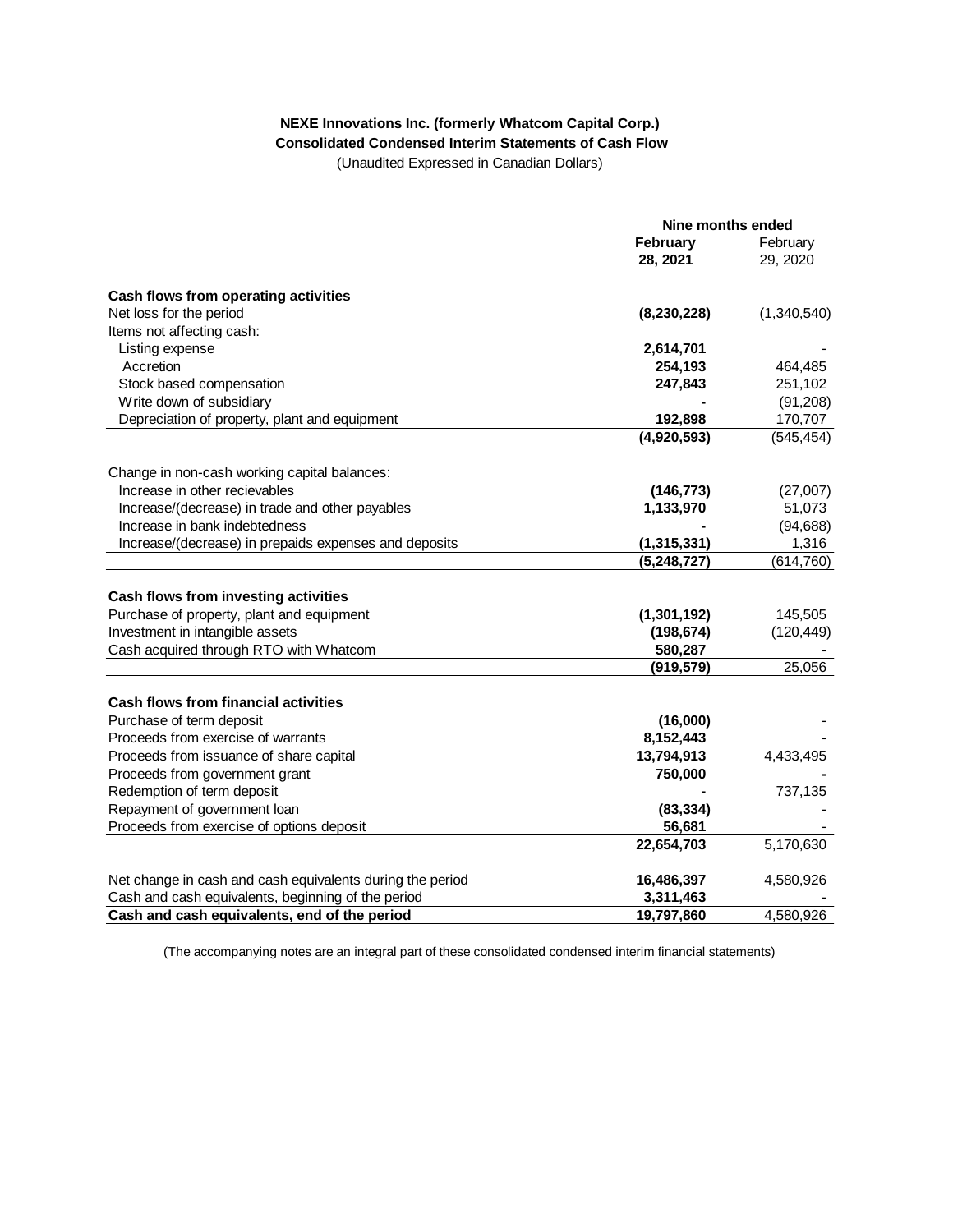#### **1. NATURE OF OPERATIONS AND GOING CONCERN**

NEXE Innovations Inc. was incorporated pursuant to the Business Corporations Act (British Columbia) on September 19, 2019 as "Whatcom Capital Corp.". On December 15, 2020, the Company changed its name to "NEXE Innovations Inc.". The Company's registered and records office is located at 704 - 595 Howe Street, Vancouver, British Columbia, Canada V6C 2T5 and its head office is located at 109 – 19355 22nd Avenue, Surrey, British Columbia V3Z 3S6.

On December 15, 2020, the Company completed its acquisition of NEXE Innovations Inc., a private British Columbia company, ("NEXE") pursuant to the terms of an amalgamation agreement dated August 11, 2020, as amended, (the "Agreement") among the Company, the Company acquired all of the issued and outstanding securities of NEXE from NEXE's securityholders (the "Transaction"). In conjunction with closing of the Transaction, the Company completed a consolidation on the basis of two and one-half pre-consolidation common shares of the Company were exchanged for one postconsolidation common share of the Company (the "Consolidation"). Each holder of NEXE Shares received one (1) post-Consolidation common share of the Company (a "Resulting Issuer Share") for each NEXE Share held, each holder of NEXE Class A Preferred Shares, Series A ("Series A Shares") received one (1) Resulting Issuer Share for each Series A Share held, each holder of NEXE Class A Preferred Shares, Series A Preferred ("Series A Preferred Shares") received one (1) Resulting Issuer Share for each Series A Preferred Share held, and each holder of NEXE Class A Preferred Shares, Series 1 ("Series 1 Shares") received one and one-half (1.5) Resulting Issuer Shares for each Series 1 Share held. All currently outstanding convertible securities of NEXE, including NEXE share purchase warrants and NEXE stock options were exchanged or replaced with convertible securities of the Resulting Issuer based on a 1:1 ratio and on the same economic terms and conditions as previously issued.

The Company also changed its name to NEXE Innovations Inc. on closing of the Transaction (the "Name Change").

As the Transaction constitutes a reverse takeover, all information contained in this Prospectus relates to NEXE, being the reverse takeover acquirer.

These consolidated condensed interim financial statements have been prepared assuming the Company will continue on a going-concern basis. The Company has incurred losses since its inception and the ability of the Company to continue depends upon its ability to raise adequate financing and to commence profitable operations.

The Company has predominately experienced operating losses and negative operating cash flows; operations of the Company having been primarily funded by the issuance of share capital. The Company expects to incur further losses in the development of its business. Management has estimated that the Company has sufficient financing to complete current work plans; however, future development will require additional financing in order to complete and commence profitable operations. While the Company has been successful in the past at raising funds, there can be no assurance that it will be able to do so in the future. See Note 17 - Subsequent Events. These factors represent a material uncertainty that may cast significant doubt on the Company's ability to continue as a going concern.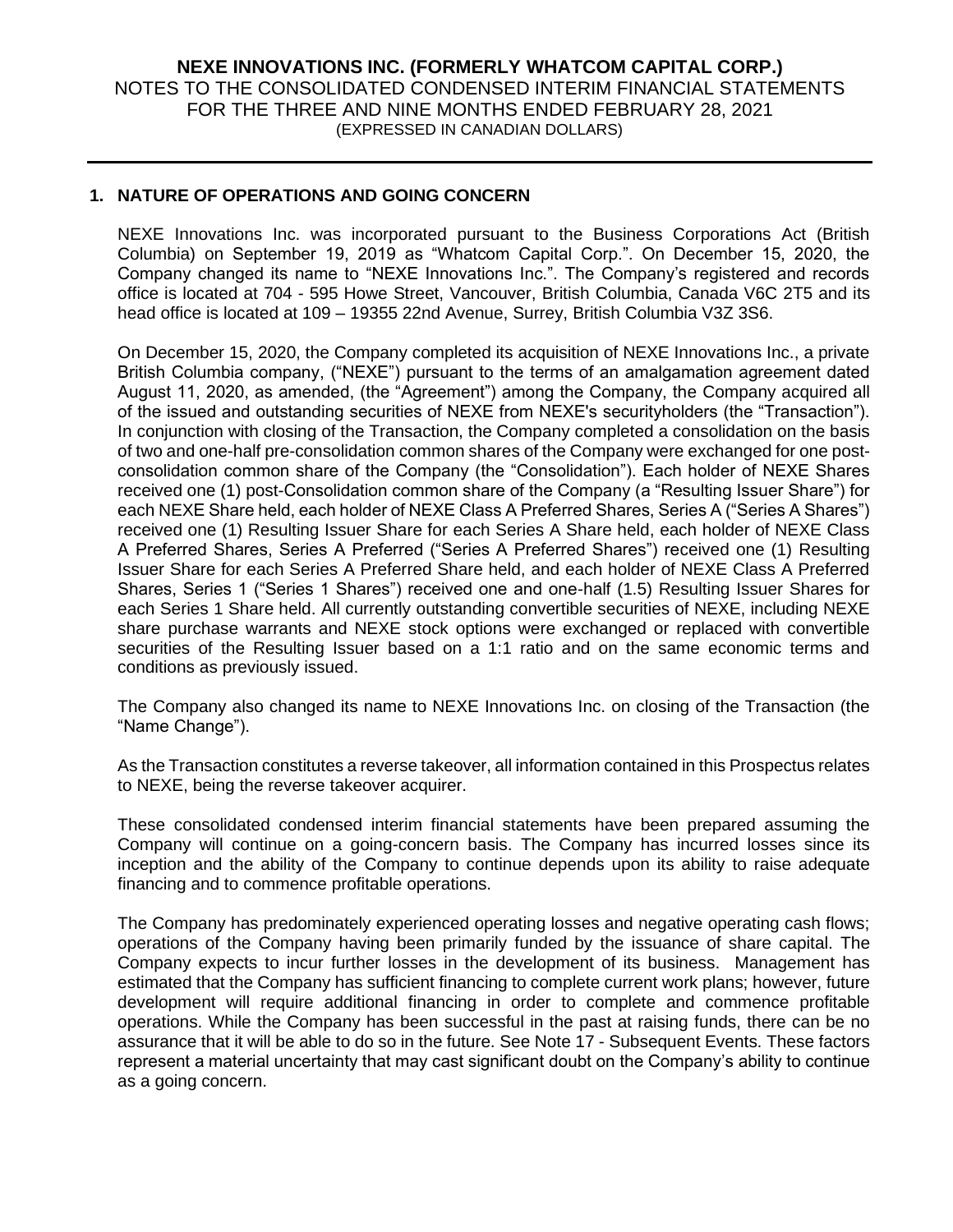## **1. NATURE OF OPERATIONS AND GOING CONCERN** (continued)

These consolidated condensed interim financial statements do not reflect adjustments that would be necessary if the going concern assumption were not appropriate. If the going concern basis was not appropriate for these condensed consolidated interim financial statements, then adjustments to the carrying values of assets and liabilities would be necessary.

|                 | February 28, | May 31,      |
|-----------------|--------------|--------------|
|                 | 2021         | 2020         |
| Deficit         | \$14,119,526 | \$ 5,889,591 |
| Working capital | 18,962,873   | \$2,712,942  |

There continues to be a global outbreak of COVID-19 (coronavirus), which has had a significant impact on businesses through the restrictions put in place by the Canadian, provincial and municipal governments regarding travel, business operations and isolation/quarantine orders. At this time, it is unknown the extent of the impact the COVID-19 outbreak may have on the Company as this will depend on future developments that are highly uncertain and that cannot be predicted with confidence. These uncertainties arise from the inability to predict the ultimate geographic spread of the disease, and the duration of the outbreak, including the duration of travel restrictions, business closures or disruptions, and quarantine/isolation measures that are currently, or may be put, in place by Canada and other countries to fight the virus. While the extent of the impact is unknown, we anticipate this outbreak may cause staff shortages, and increased government regulations, all of which may negatively impact the Company's business and financial condition. The Company continues to raise financing and receive government grants.

#### **2. BASIS OF PRESENTATION**

#### **Statement of compliance**

These consolidated condensed interim financial statements, including comparatives have been prepared in accordance with International Financial Reporting Standards ("IFRS") as issued by the International Accounting Standards Board ("IASB") and Interpretations issued by the International Financial Reporting Interpretations Committee ("IFRIC").

These consolidated condensed interim financial statements are for the three and nine months ended February 28, 2021 and have been prepared in accordance with IAS 34 "Interim Financial Reporting" as issued by the International Accounting Standards Board (IASB). They do not include all the information required in annual financial statements in accordance with IFRS and should be read in conjunction with the audited consolidated financial statements for the year ended May 31, 2020. The policies applied in these consolidated condensed interim financial statements are consistent with the accounting policies disclosed in Notes 2, 3 and 4 of the audited consolidated financial statements for the year ended May 31, 2020.

These consolidated condensed interim financial statements were approved and authorized for issue by the Board of Directors on April 29, 2021.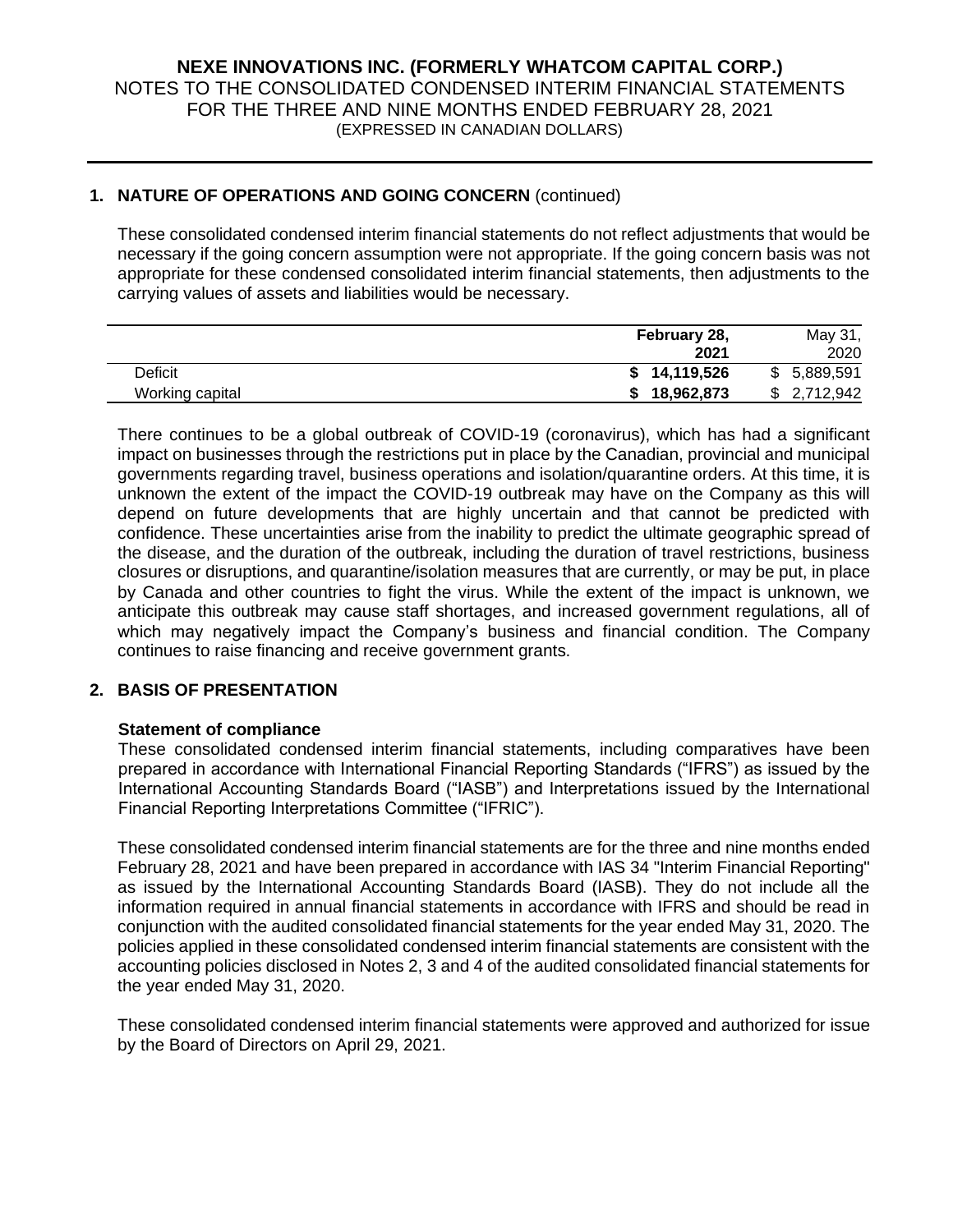#### **2. BASIS OF PRESENTATION** (continued)

#### **Basis of measurement**

These consolidated condensed interim financial statements have been prepared on a historical cost basis except for certain financial instruments which are measured at their fair value. In addition, these consolidated condensed interim financial statements have been prepared using the accrual basis of accounting except for cash flow information.

#### **Functional and presentation currency**

These consolidated condensed interim financial statements are presented in Canadian dollars, which is the Company's functional and reporting currency.

## **3. SUMMARY OF SIGNIFICANT ACCOUNTING POLICIES**

The accounting policies set out below have been applied consistently to all periods presented in the consolidated condensed interim financial statements.

#### **Principles of consolidation**

These consolidated condensed interim financial statements include the accounts of the Company and its wholly owned subsidiaries, NEXE Technology Corp., G-Pak Holdings Ltd.

Subsidiaries are entities controlled by the Company. The Company controls an entity when it is exposed to, or has rights to, variable returns from its involvement with the entity and has the ability to affect those returns through its power over the entity. The financial statements of the subsidiary are included in the consolidated condensed financial statements from the date that control commences until the date that control ceases.

All significant inter-company balances and transactions between the Company and its subsidiaries have been eliminated in preparing the consolidated condensed interim financial statements.

#### **STANDARDS, AMENDMENTS AND INTERPRETATIONS ISSUED BUT NOT YET ADOPTED**

The following new standards, amendments and interpretations have been issued but are not effective for the nine months ended February 28, 2021 and, accordingly, have not been applied in preparing these financial statements.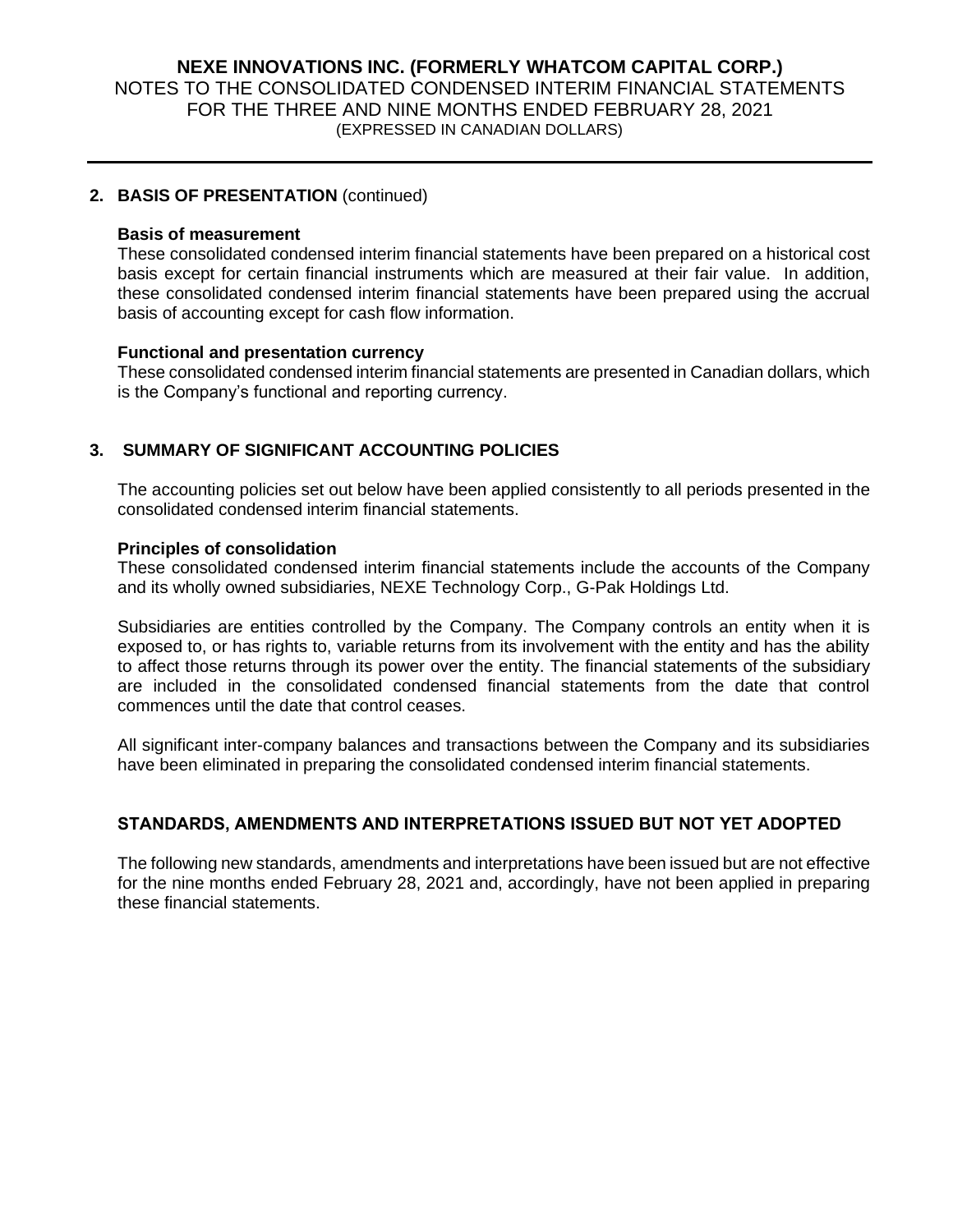#### **3. SUMMARY OF SIGNIFICANT ACCOUNTING POLICIES (cont'd)**

#### *Insurance Contracts*

In May 2017, the International Accounting Standards Board ("IASB") issued IFRS 17 – Insurance Contracts ("IFRS 17"), that replaces IFRS 4 – Insurance Contracts and establishes a new model for recognizing insurance policy obligations, premium revenue, and claims-related expenses. IFRS 17 is effective for annual periods beginning on or after January 1, 2021. In June 2019, the IASB proposed an amendment to IFRS 17 providing a deferral of one year of the effective date to January 1, 2022. Early adoption is permitted. The Company is currently assessing the potential impact of this standard. Other new standards or amendments are either not applicable or not expected to have a significant impact on the Company's consolidated condensed interim financial statements.

#### **NEWLY ADOPTED ACCOUNTING STANDARDS**

The Company adopted the following accounting standards that are effective June 1, 2020, for annual accounting periods:

#### *New Interpretation IFRIC 23 - Uncertainty over Income Tax Treatments*

On June 7, 2017, the IASB issued IFRIC Interpretation 23 - Uncertainty over Income Tax Treatments ("IFRIC 23"). IFRIC 23 provides guidance on the accounting for current and deferred tax liabilities and assets in circumstances in which there is uncertainty over income tax treatments.

#### *Business Combinations*

IFRS 3, Business Combinations – issued by the IASB in January of 2008. IASB has issued the amendments to IFRS 3, which relate to the definition of a business. The amendments are as follows:

- Clarify that to be considered a business, an acquired set of activities and assets must include, at a minimum, an input and a substantive process that together significantly contribute to the ability to create outputs;
- Narrow the definitions of a business and of outputs by focusing on goods and services provided to customers and by removing the reference to an ability to reduce costs;
- Add guidance and illustrative examples to help entities assess whether a substantive process has been acquired;
- Remove the assessment of whether market participants are capable of replacing any missing inputs or processes and continuing to produce outputs; and
- Add an optional concentration test that permits a simplified assessment of whether an acquired set of activities.

The amendments are effective for business combinations for which the acquisition date is on or after the beginning of the first annual reporting period on or after January 1, 2020, and to asset acquisitions that occur on or after the beginning of that period. Early adoption of this amendment is permitted.

Management has concluded that there was no significant impact to the Company's consolidated condensed interim financial statements as a result of adopting this new standard.

Other new standards or amendments are either not applicable or not expected to have a significant impact on the Company's consolidated condensed interim financial statements.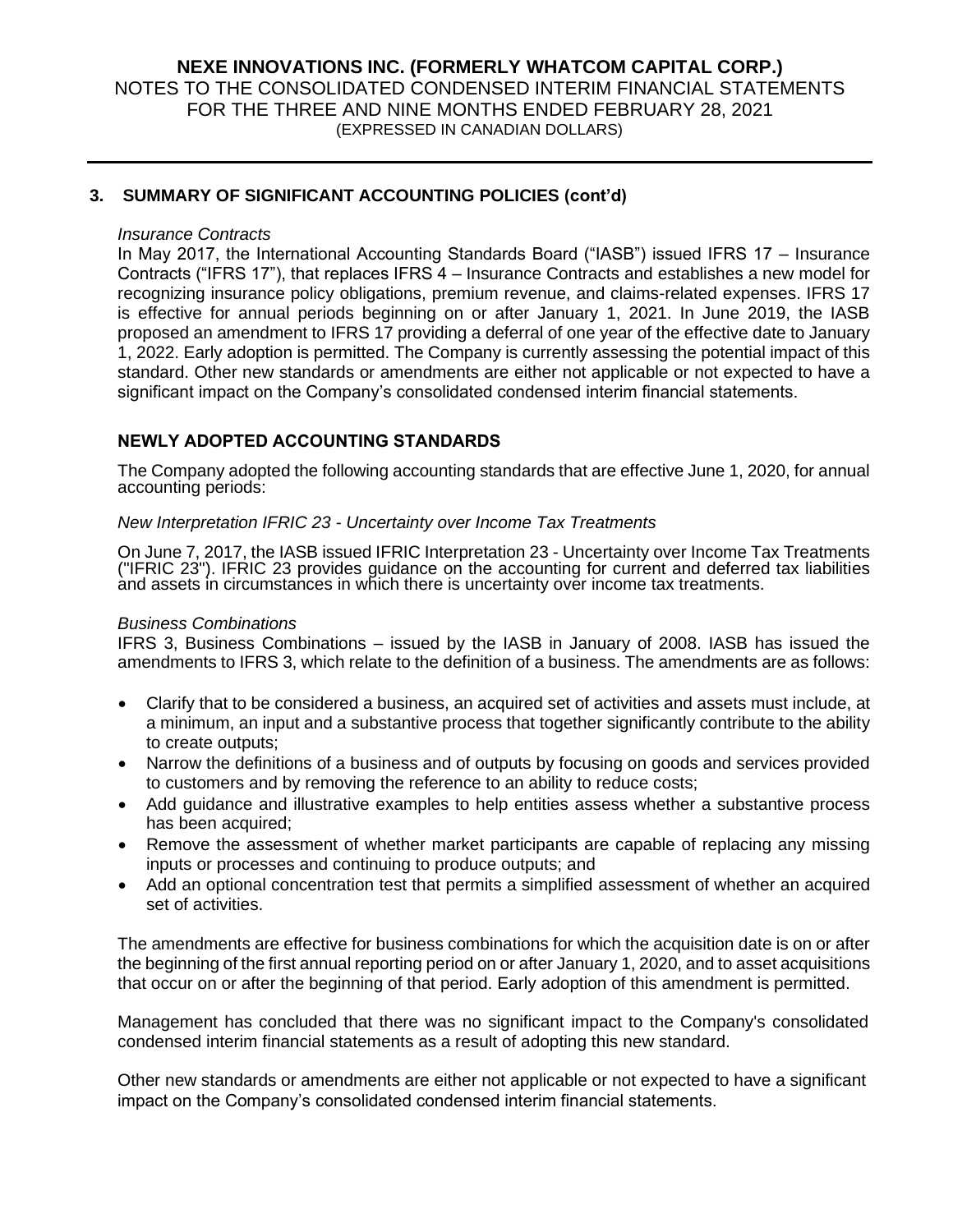## **4. REVERSE TAKEOVER TRANSACTION**

On December 15, 2020, Whatcom Capital Corp., Nexe Innovations Inc. and 1260350 BC Ltd. (a wholly owned subsidiary of Whatcom Capital Corp.), completed a three-cornered amalgamation agreement entered into on July 27, 2020 whereby each holder of NEXE Shares received one (1) post-Consolidation common share of the Company (a "**Resulting Issuer Share**") for each NEXE Share held, each holder of NEXE Class A Preferred Shares, Series A ("**Series A Shares**") received one (1) Resulting Issuer Share for each Series A Share held, each holder of NEXE Class A Preferred Shares, Series A Preferred ("**Series A Preferred Shares**") received one (1) Resulting Issuer Share for each Series A Preferred Share held, and each holder of NEXE Class A Preferred Shares, Series 1 ("**Series 1 Shares**") received one and one-half (1.5) Resulting Issuer Shares for each Series 1 Share held. All currently outstanding convertible securities of NEXE, including NEXE Warrants and NEXE Options were exchanged or replaced with convertible securities of the Resulting Issuer based on a 1:1 ratio and on the same economic terms and conditions as previously issued.

In conjunction with closing of the Transaction, Whatcom completed a consolidation on the basis of two and one-half pre-consolidation common shares were exchanged for one post-consolidation common share of Whatcom (the "**Consolidation**").

For accounting purposes, NEXE is treated as the accounting parent company (legal subsidiary) and Whatcom as the accounting subsidiary (legal parent).

The Transaction is measured at the fair value of the shares that NEXE would have had to issue to shareholders of Whatcom to give shareholders of Whatcom the same percentage equity interest in the combined entity that results from the reverse takeover had it taken the legal form of NEXE acquiring Whatcom. The fair value of the common shares was determined to be \$0.80 based on the concurrent NEXE Private Placement and is considered as a significant estimate and judgement.

|                                                            | On December 15, 2020 |  |  |  |
|------------------------------------------------------------|----------------------|--|--|--|
| Net assets acquired                                        |                      |  |  |  |
|                                                            |                      |  |  |  |
| Cash                                                       | \$<br>580,287        |  |  |  |
| Other current assets                                       | \$<br>10,012         |  |  |  |
| Accrued liabilities                                        | \$<br>(5,000)        |  |  |  |
| Net assets acquired                                        | \$<br>585,299        |  |  |  |
| Consideration                                              |                      |  |  |  |
| Fair value of 4,000,000 shares of NEXE at \$0.80 per share | \$<br>3,200,000      |  |  |  |
| <b>Listing Expense</b>                                     | \$<br>2,614,701      |  |  |  |

#### **5. TERM DEPOSITS**

The term deposits are short-term GICs held with a Canadian bank that revolve until withdrawn, and act as collateral for the Company's corporate credit cards.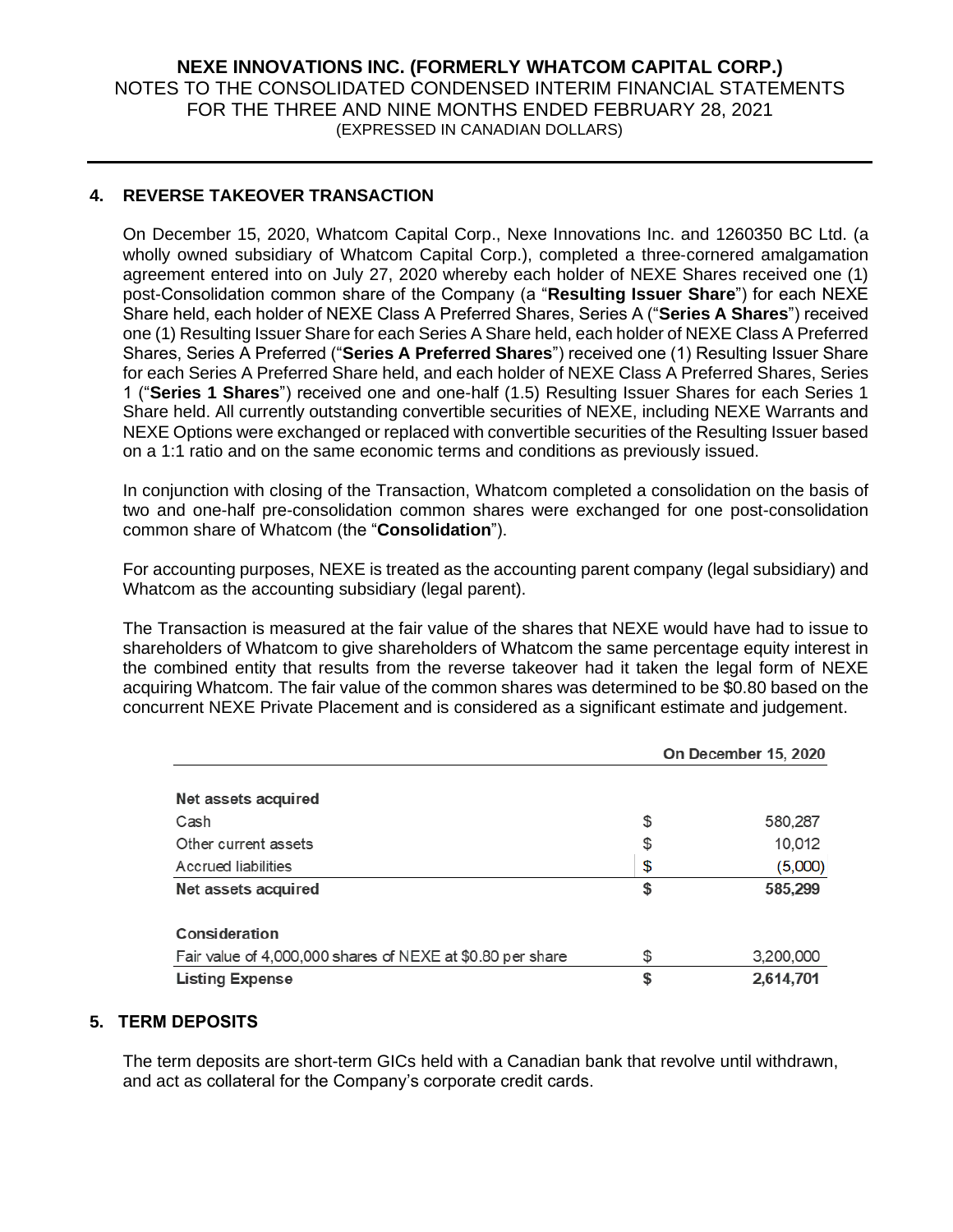#### **6. PLANT AND EQUIPMENT**

Plant and equipment as at February 28, 2021 and May 31, 2020 were as follows:

|                                     |    | Computer  | <b>Furniture and</b> |            | <b>Machinery</b> |     |             | <b>Building</b><br><b>Manufacturing</b> |                 |   |            | Land |               | Government      | Total |
|-------------------------------------|----|-----------|----------------------|------------|------------------|-----|-------------|-----------------------------------------|-----------------|---|------------|------|---------------|-----------------|-------|
|                                     |    | Equipment |                      | Equipment  |                  |     | Improvement |                                         | <b>Facility</b> |   |            |      | Loan Benefit  |                 |       |
| Net book value at May 31, 2020      |    | 2,126     | - \$                 | 611,047 \$ | 989,081          | \$  | 49,156 \$   |                                         | 1,760,025       | 5 | 341,270    | \$   | (1, 167, 142) | 2,585,563<br>\$ |       |
| Additions                           |    | 116       |                      | 27,620     | 1,162,535        |     | 110,922     |                                         |                 |   |            |      | (125, 681)    | 1,175,512       |       |
| Depreciation                        |    | (328)     |                      | (84, 355)  | (147, 394)       |     | (8,403)     |                                         | (75, 944)       |   |            |      | 123,526       | (192,900)       |       |
| Net book value at February 28, 2021 |    | 1,914     |                      | 554,311    | 2,004,222        |     | 151,675     |                                         | 1,684,081       |   | 341,270    |      | (1, 169, 297) | 3,568,175       |       |
| <b>Consisting of:</b>               |    |           |                      |            |                  |     |             |                                         |                 |   |            |      |               |                 |       |
| Cost                                |    | 6,384     |                      | 893,482    | 2,484,030        |     | 167,499     |                                         | 2,025,185       |   | 341,270    |      | (1,534,794)   | 4,383,056       |       |
| Accumulated depreciation            |    | (4, 470)  |                      | (339, 171) | (479, 807)       |     | (15, 824)   |                                         | (341, 104)      |   |            |      | 365,495       | (814, 881)      |       |
|                                     |    | 914.      |                      | 554,311    | 2,004,223        | - 5 | 151,675 \$  |                                         | 1,684,081       |   | 341,270 \$ |      | (1,169,299)   | 3,568,175<br>s  |       |
| Net book value at May 31, 2019      | \$ | 944       | - \$                 | 741,708 \$ | 1,185,505 \$     |     | 43,055 \$   |                                         | 1,844,221       | s | 341,270 \$ |      | (964, 760)    | 3,191,943<br>\$ |       |
| Additions                           |    | 2,347     |                      | 12,143     | 5,339            |     | 18,691      |                                         |                 |   |            |      | (332, 504)    | (293, 984)      |       |
| Disposition of subsidiaries         |    |           |                      | (7, 182)   | (62, 487)        |     | (7,868)     |                                         |                 |   |            |      |               | (77, 537)       |       |
| Depreciation                        |    | (1, 165)  |                      | (135,622)  | (139,276)        |     | (4, 723)    |                                         | (84, 195)       |   |            |      | 130,121       | (234, 860)      |       |
| Net book value at May 31, 2020      |    | 2,126     |                      | 611,047    | 989,081          |     | 49,156      |                                         | 1,760,025       |   | 341,270    |      | (1, 167, 142) | 2,585,563       |       |
| <b>Consisting of:</b>               |    |           |                      |            |                  |     |             |                                         |                 |   |            |      |               |                 |       |
| Cost                                |    | 6,268     |                      | 865,862    | 1,321,495        |     | 56,577      |                                         | 2,025,185       |   | 341,270    |      | (1,409,113)   | 3,207,544       |       |
| Accumulated depreciation            |    | (4, 142)  |                      | (254, 815) | (332, 413)       |     | (7, 421)    |                                         | (265, 160)      |   |            |      | 241,969       | (621, 981)      |       |
|                                     | S  | 2,126     |                      | 611,047    | 989,082          |     | 49,156      | s                                       | 1,760,026       |   | 341,270    | - 5  | (1,167,144)   | 2,585,563<br>s  |       |

#### **7. INTANGIBLE ASSETS**

Intangible assets as at February 28, 2021 and May 31, 2020 were as follows:

Amortization will be recorded for intangible assets upon commencement of production for past research stage and development assets. The intangible asset has been determined to have a useful life of 13 years from the commencement of production. During the nine months ended February 28, 2021, the Company received from the Governmental grants totaling \$1,000,000, which have been recorded as an offset Intangible Asset.

|                  |      | February 28, |  | May 31,   |  |  |
|------------------|------|--------------|--|-----------|--|--|
|                  | 2021 |              |  |           |  |  |
| Patents          |      | 161.188      |  | 78.980    |  |  |
| Intangible Asset |      | 982.226      |  | 1.615.761 |  |  |
| Net book value   |      | 1.143.414    |  | 1,694,740 |  |  |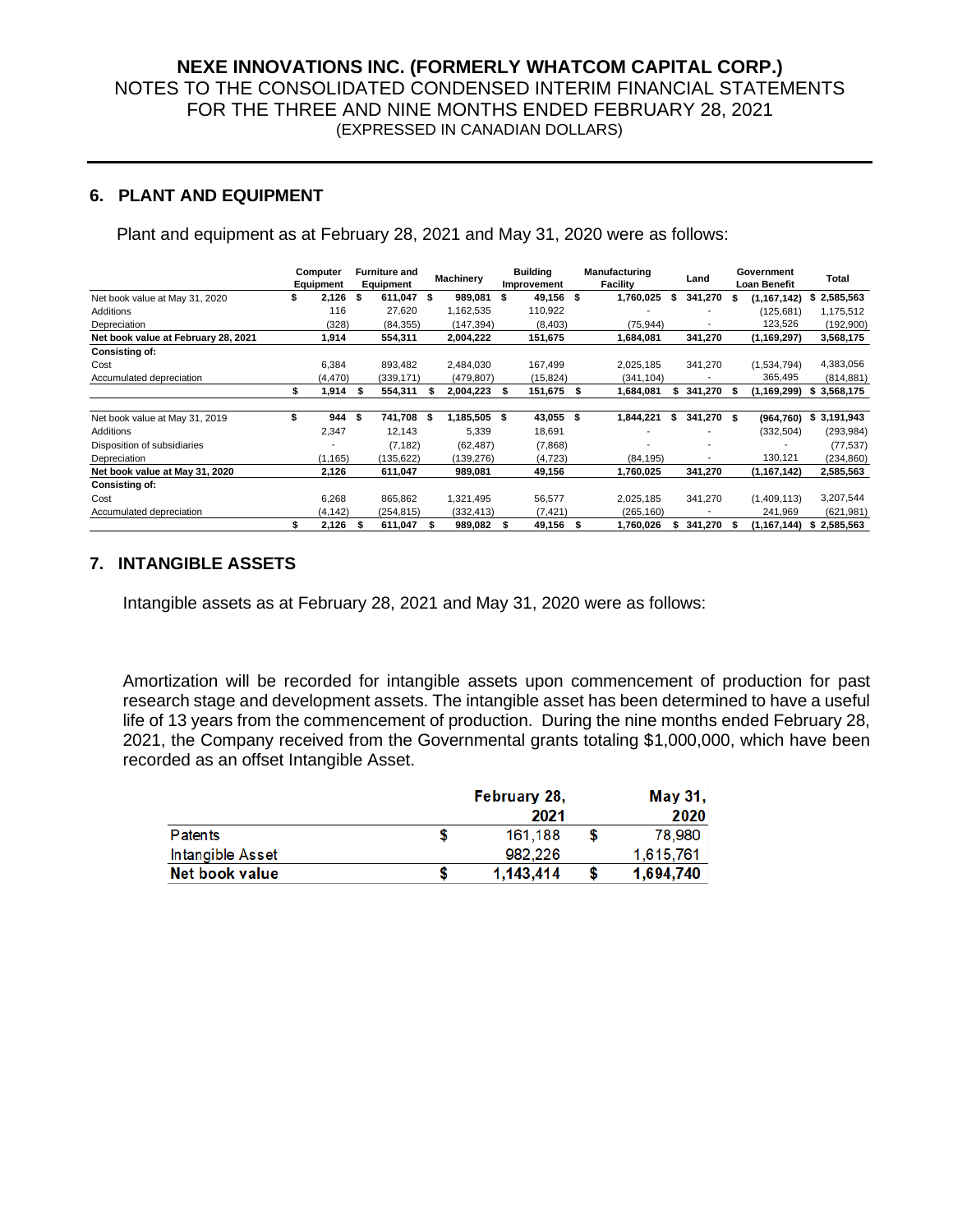#### **8. GOVERNMENT LOAN PAYABLE**

During the year ended May 31, 2017, the Company was approved to receive up to \$2,500,000 of loans from Western Economic Diversification Canada. The project costs include but are not limited to:

- Equipment costs
- Production materials
- Salary for employees who devoted time to the project
- Travel costs
- Contractors and professional fees
- Production testing costs
- Manufacturing facility leasehold improvement costs

The Company drew down its final tranche of the loan during the year ended May 31, 2020 in the amount of \$580,590. The Company is required to make repayments of \$41,667, which were to commence August 1, 2020, however an extension for repayment was granted to January 1, 2021 and maturity was extended to December 31, 2026. As at February 28, 2021, the current portion of the loan repayable is \$500,004 and has been recorded in the current liabilities section of the consolidated condensed interim statements of financial position. Compounded interest of 3% plus the average prime bank rate accrues monthly during the period beginning of due date of repayments. Therefore, the loan, at inception, was considered as an interest free loan and the difference between the fair value of the loan and the principal was credited against plant and equipment.

| Government loan - May 31, 2019      | \$<br>996,929   |
|-------------------------------------|-----------------|
| Loan received                       | 580,590         |
| Accretion                           | 217,533         |
| Grant portion                       | (332, 503)      |
| Government loan - May 31, 2020      | \$<br>1,462,549 |
| Accretion                           | 267,076         |
| Repayment                           | (83, 334)       |
| Payment extension adjustment        | (139, 149)      |
| Government loan - February 28, 2021 | \$<br>1,507,141 |

#### **9. SHARE CAPITAL**

**Authorized:** 

Common Shares: value and the unlimited without par value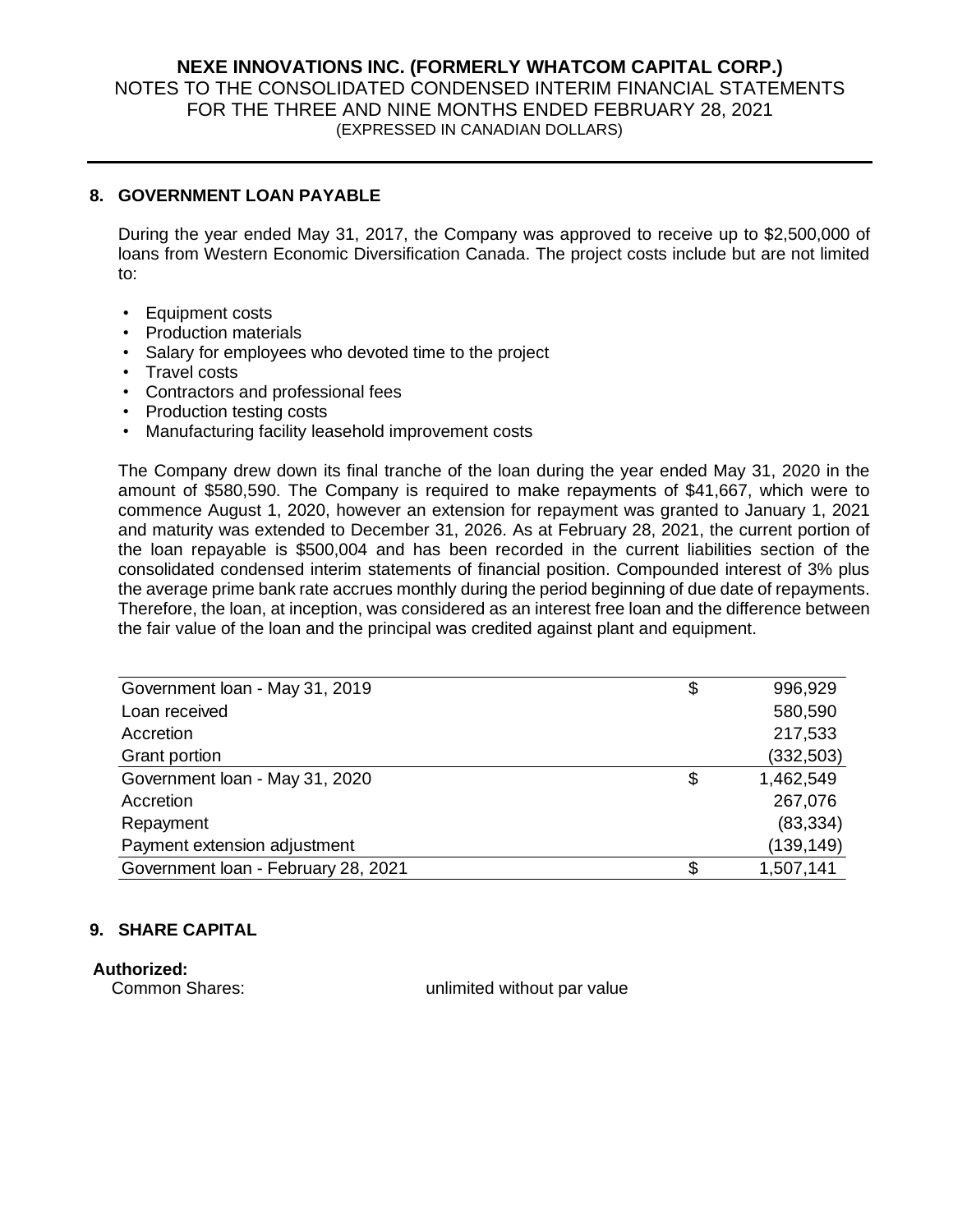#### **9. SHARE CAPITAL** (continued)

#### **Issued and outstanding:**

During the nine months ended February 28, 2021, the Company issued 17,710,703 units at a price of \$0.80 per Unit raising gross proceeds of \$14,168,562. Each Unit comprised of one common share and one-half of one share purchase warrant, each whole warrant is exercisable into one common share of the Company at a price of \$1.00 per share until December 15, 2021. During the nine months ended February 28, 2021, 13,361,657 warrants were exercised. Prior to December 15, 2020, the Company issued 230,383 (2020: 3,153,718) units at a price of \$0.65 per Unit, raising gross proceeds of \$149,749 (2020: \$2,049,917). Each Unit is comprised of one Class A Series A preferred share (the "Preferred Shares") and one share purchase warrant (the "Warrants"), with each Warrant is exercisable into one Preferred Share of the Company at a price of \$1.10 per share for a period of two years from the issuance date. The Company issued 940,335 broker shares and recorded \$982,416 in share issuance costs during the nine months ended February 28, 2021.

As at February 28, 2021, the Company has 76,367,446 (May 31, 2020: 18,182,004) common shares after conversion of all other classes of shares namely Class A, Series 1 shares, Class A, Series A and Class A Series A preferred shares.

During the year ended May 31, 2020, the Company issued 6,791,207 units (the "Units") at a price of \$0.65 per Unit, raising gross proceeds of \$4,414,285. Each Unit is comprised of one Class A Series A preferred share (the "Preferred Shares") and one share purchase warrant (the "Warrants"), with each Warrant exercisable into one Preferred Share of the Company at a price of \$1.10 per share for a period of two years from the issuance date. In connection with the financing, the Company paid cash issuance costs of \$125,766 and issued a total of 332,052 brokers' warrants, with a fair value of \$75,711, exercisable under the same terms of the Warrants.

#### **10. STOCK OPTIONS AND WARRANTS**

|                                  |                       | May 31,<br>2020                       |                       |                                                 |
|----------------------------------|-----------------------|---------------------------------------|-----------------------|-------------------------------------------------|
|                                  | Number of<br>warrants | Weighted<br>average<br>exercise price | Number of<br>warrants | <b>Weighted</b><br>average<br>exercise<br>price |
| Outstanding, beginning of period | 7,311,425             | \$<br>1.10                            | 187,866               | \$<br>1.10                                      |
| <b>Issued</b>                    | 13,361,657            | 0.82                                  | 7,123,559             | 1.08                                            |
| Exercised                        | (9,537,695)           | (0.85)                                |                       |                                                 |
| Outstanding, end of the period   | 11,135,387            | \$<br>0.82                            | 7,311,425             | \$<br>1.08                                      |

Continuity of the Company's share purchase warrants issued and outstanding was as follows:

The weighted average remaining life of warrants outstanding as at February 28, 2021 is 0.9 year (May 31, 2020: 1.9 years).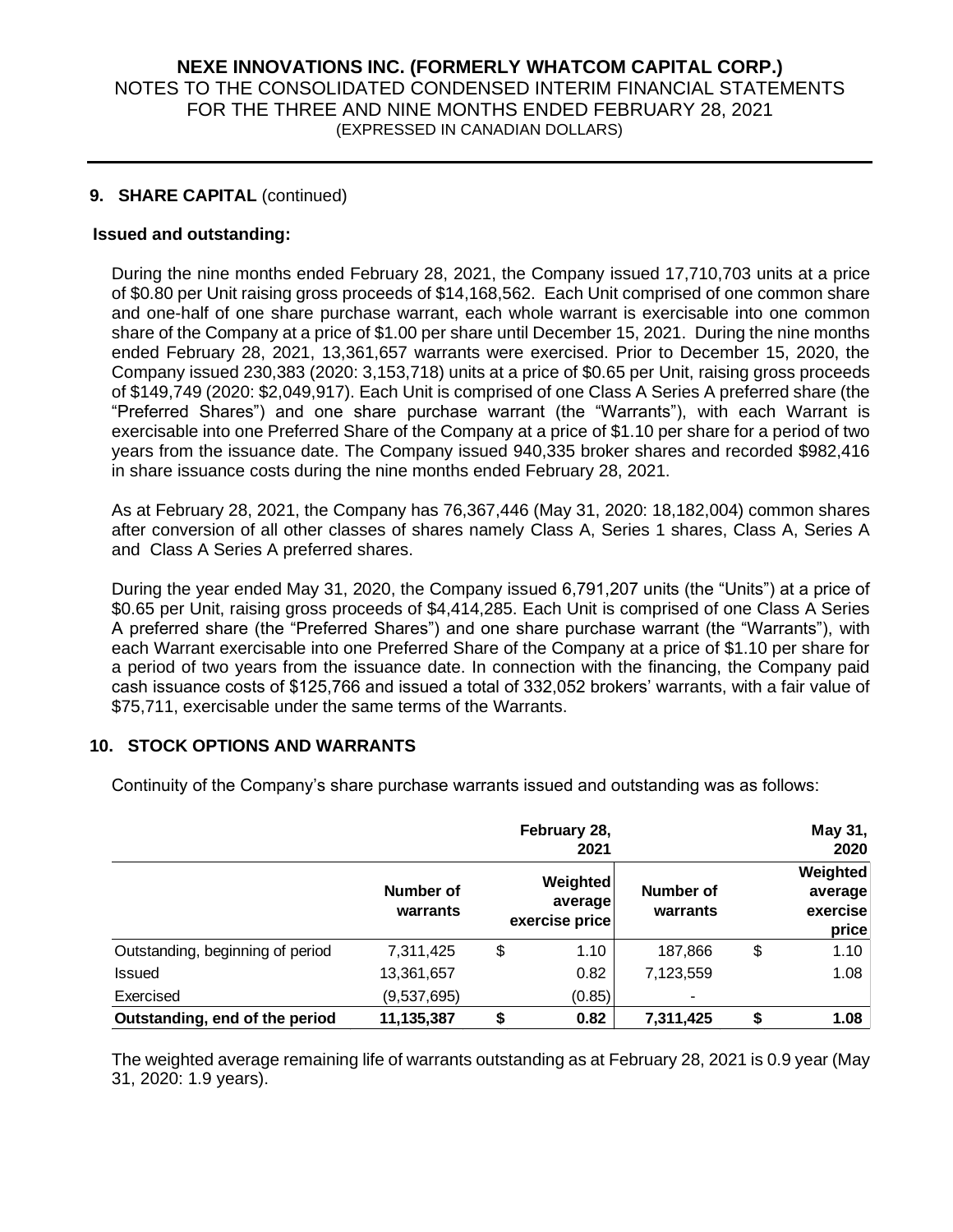## **10. STOCK OPTIONS AND WARRANTS** (continued)

The following assumptions were used for the Black-Scholes valuation of warrants issued during the period ended:

|                                 | <b>February 28, 2021</b> | May 31, 2020    |
|---------------------------------|--------------------------|-----------------|
| Risk-free interest rate         | $0.20 - 1.06\%$          | 1.06%           |
| Expected life of warrants       | 12-24 months             | 24 months       |
| Share price                     | \$0.80                   | \$0.65          |
| Annualized volatility           | 90%                      | 62.89%          |
| Dividend rate                   | $0.00\%$                 | $0.00\%$        |
| Valuation based on assumptions: |                          |                 |
| Fair value per warrant issued   | $$0.13 - $0.30$          | $$0.13 - $0.23$ |

Continuity of the Company's stock options issued and outstanding was as follows:

|                                |                          |    | February 28,<br>2021                  |                          | May 31,<br>2020                           |
|--------------------------------|--------------------------|----|---------------------------------------|--------------------------|-------------------------------------------|
|                                | Number of<br>options (#) |    | Weighted<br>average<br>exercise price | Number of<br>options (#) | <b>Weighted average</b><br>exercise price |
| Outstanding, beginning of year | 4,294,020                | \$ | 0.51                                  | 2,285,492                | \$<br>0.38                                |
| Granted                        | 700,000                  |    | 0.65                                  | 2,370,000                | 0.63                                      |
| Forfeited/cancelled            | $\blacksquare$           |    | $\blacksquare$                        | (361,472)                | 0.53                                      |
| Outstanding, end of period     | 4,994,020                | S  | 0.53                                  | 4,294,020                | 0.51                                      |

As at February 28, 2021, the following stock options were outstanding and exercisable with an average remaining life of 3.25 years (May 31, 2020: 2.31 years):

| <b>Exercise</b><br>price(\$) | <b>Number of options</b><br>outstanding | <b>Expiry date</b>                 | <b>Number of options</b><br>vested and<br>exercisable |  |  |
|------------------------------|-----------------------------------------|------------------------------------|-------------------------------------------------------|--|--|
| 0.28                         | 1,283,788                               | From Sept 30, 2021 to Jan 31, 2022 | 1,268,698                                             |  |  |
| 0.53                         | 160,000                                 | From Feb 17, 2022 to Jul 27, 2022  | 148,882                                               |  |  |
| 0.53                         | 480,232                                 | March 31, 2024                     | 475.439                                               |  |  |
| 0.63                         | 2,370,000                               | From Oct 9, 2025 to Feb 3, 2026    | 645,592                                               |  |  |
| 0.65                         | 700,000                                 | June 1, 2026                       |                                                       |  |  |
| 0.53                         | 4,994,020                               |                                    | 2,538,611                                             |  |  |

The following assumptions were used for the Black-Scholes valuation of stock options granted during the period ended:

|                                 | <b>February 28, 2021</b> | May 31, 2020    |
|---------------------------------|--------------------------|-----------------|
| Risk-free interest rate         | 1.50%                    | $0.56 - 1.60\%$ |
| Expected life of options        | 60 months                | 72 months       |
| Share price                     | \$0.65                   | \$0.65          |
| Annualized volatility           | 75%                      | 60%             |
| Dividend rate                   | $0.00\%$                 | $0.00\%$        |
| Valuation based on assumptions: |                          |                 |
| Fair value per options granted  | \$0.427                  | $$0.35 - $0.39$ |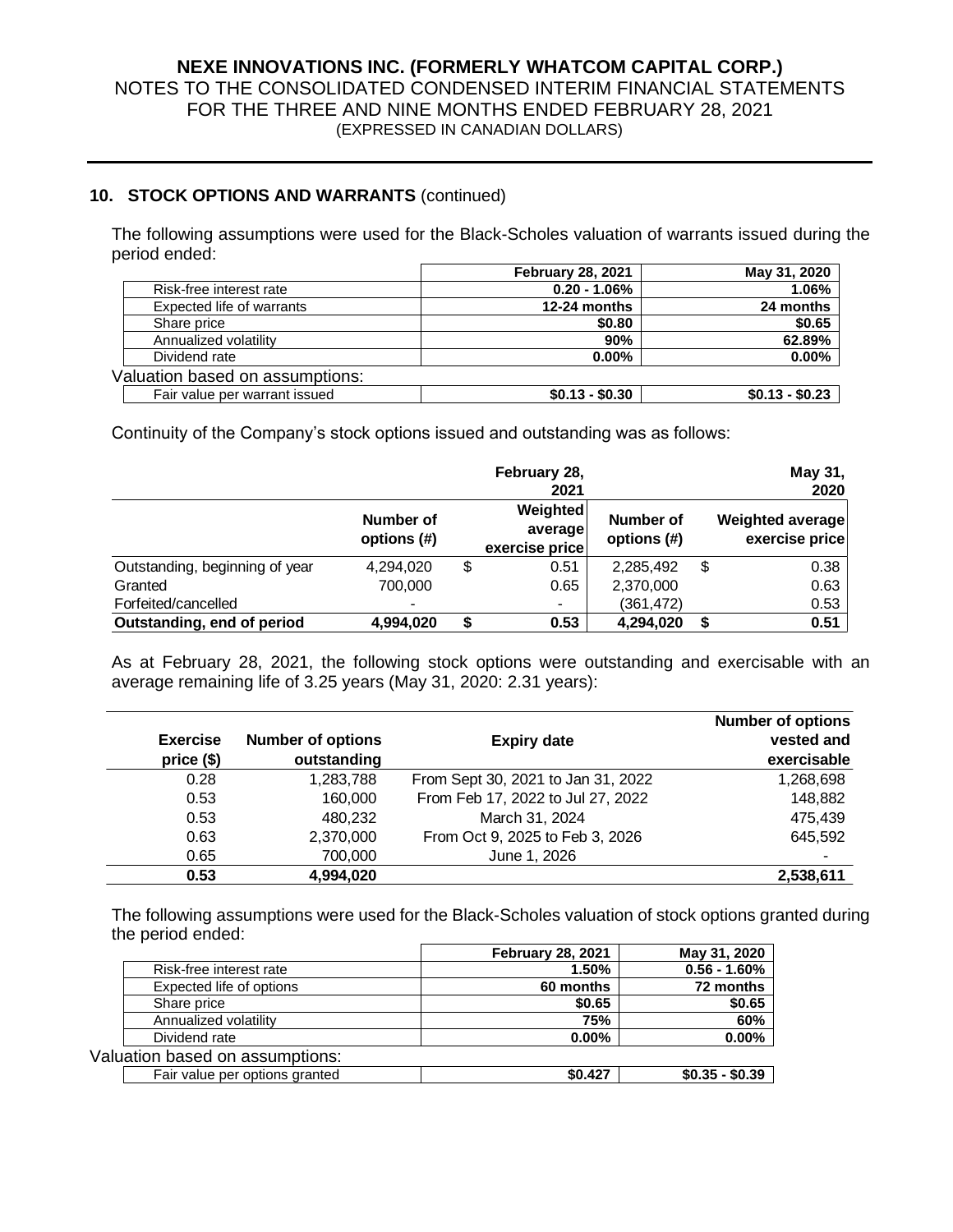#### **11. RELATED PARTY TRANSACTIONS**

The related party transactions are in the normal course of operations and have been valued in these consolidated condensed interim financial statements at the exchange amount, which is the amount of consideration established and agreed to by the related parties. Related party transactions not disclosed elsewhere in these consolidated condensed interim financial statements are listed below.

During the nine months ended February 28, 2021, the Company paid consulting fees of \$431,500 (2020: \$62,000), including \$225,000 (2020: nil) in success bonus, to the President of the Company, \$71,000 (2020: \$14,000) of consulting fees to the CFO of the Company, \$263,500 (2020: 54,375) in consulting fees, including \$225,000 in success bonus (2020: \$nil), and \$172,340 (2020: \$43,160) of salaries to the CEO and director of operations of the Company. Stock based compensation expense totaled \$34,132 (2020: \$96,757) for the nine months ended February 28, 2021

#### **12. FINANCIAL INSTRUMENTS**

#### **Fair value of financial instruments**

Financial instruments recorded at fair value are measured using a three-level fair value hierarchy:

- Level 1 Fair value is determined by reference to quoted prices in active markets for identical assets and liabilities.
- Level 2 Fair value is determined based on inputs other than quoted prices for which all significant inputs are observable, either directly or indirectly.
- Level 3 Fair value is determined based on inputs that are unobservable and significant to the overall fair value measurement.

The following table sets forth the Company's financial assets measured at actual value on a recurring basis by level within the fair value hierarchy as follows: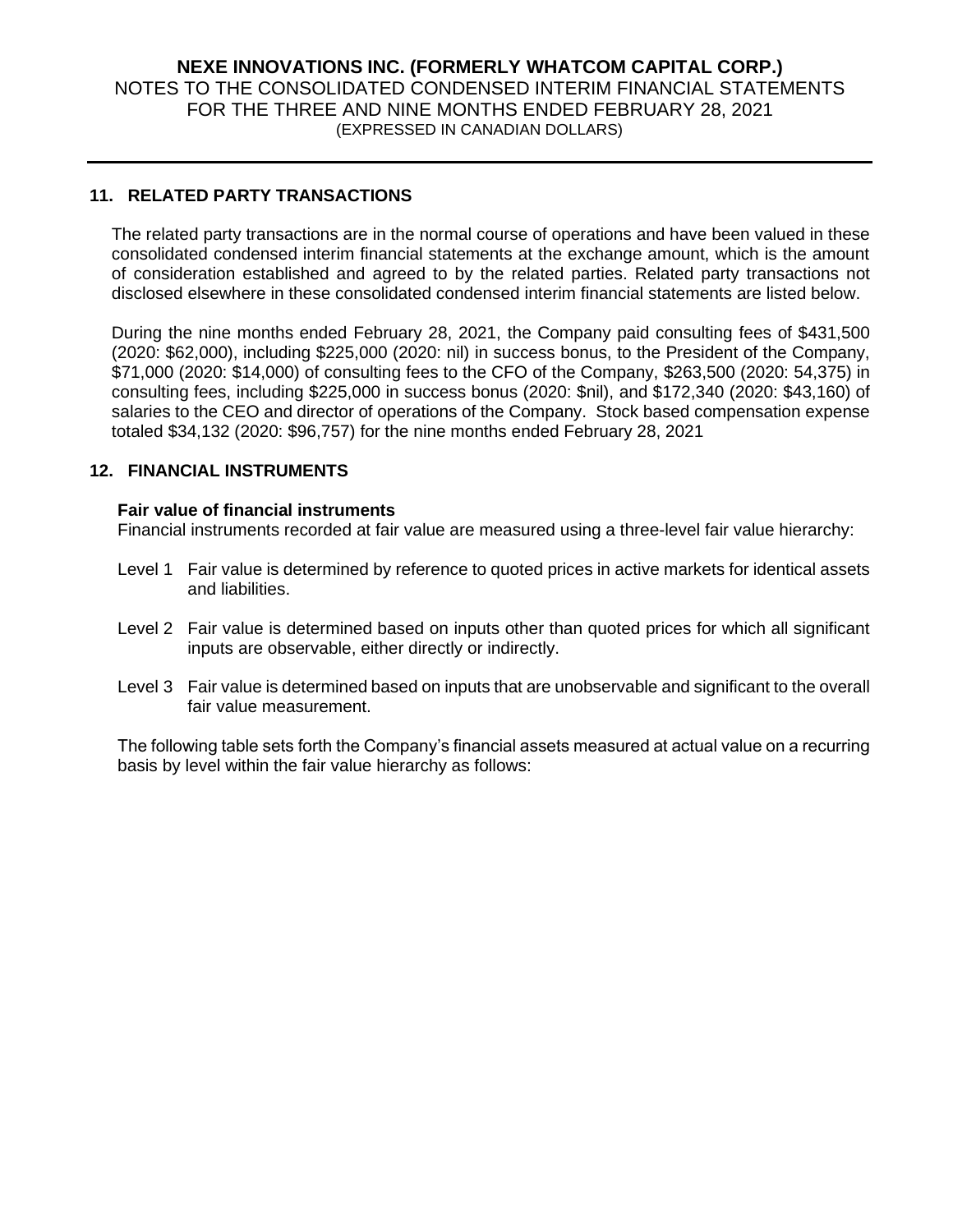#### **13. FINANCIAL INSTRUMENTS** (continued)

| <b>February 28, 2021</b>     |    | Level 1       | Level <sub>2</sub> | Level 3 | Total            |
|------------------------------|----|---------------|--------------------|---------|------------------|
| <b>Financial Assets</b>      |    |               |                    |         |                  |
| Cash and cash equivalents    | \$ | 19,797,860 \$ |                    | \$      | \$<br>19,797,860 |
| Term deposits                |    | 30,000        |                    |         | 30,000           |
|                              | \$ | 19,827,860 \$ | -                  | \$      | \$<br>19,827,860 |
| <b>Financial Liabilities</b> |    |               |                    |         |                  |
| Government loan payable      |    |               | 1,507,141          |         | 1,507,141        |
|                              | S  |               | \$<br>1,507,141 \$ |         | \$<br>1,507,141  |
| May 31, 2020                 |    | Level 1       | Level <sub>2</sub> | Level 3 | <b>Total</b>     |
| <b>Financial Assets</b>      |    |               |                    |         |                  |
| Cash and cash equivalents    | \$ | 3,311,463 \$  |                    | \$      | \$<br>3,311,463  |
| Term deposits                |    | 14,000        |                    |         | 14,000           |
|                              | \$ | 3,325,463 \$  |                    | \$      | \$<br>3,325,463  |
| <b>Financial Liabilities</b> |    |               |                    |         |                  |
| Government loan payable      |    |               | 1,462,548          |         | 1,462,548        |
|                              | \$ |               | \$<br>1,462,548 \$ |         | \$<br>1,462,548  |

#### **Financial risk management**

The risks associated with financial instruments and the policies on how to mitigate these risks are set out below. Management monitors these exposures to ensure appropriate measures are implemented on a timely and effective manner.

#### Credit risk

Credit risk is the risk of financial loss to the Company if a counterparty to a financial instrument fails to meet its contractual obligations. The Company's cash and cash equivalents, term deposits, and other receivables, and due from related parties are subject to credit risk for a maximum of the amount shown on the consolidated statements of financial position. The Company limits its exposure to credit risk on cash and cash equivalents by depositing only with reputable financial institutions and limits its exposure to credit risk on other receivables by only working with large and well-funded organizations. Management believes that the Company is subject to minimal credit risk.

#### Liquidity risk

Liquidity risk is the risk that the Company will not be able to meet its financial obligations as they fall due. The purpose of liquidity risk management is to maintain a sufficient amount of cash and cash equivalents to meet its liquidity requirements at any point in time. The Company uses cash to settle its financial obligations as they become due, with trade payables coming due on standard commercial terms.

#### Interest rate risk

Interest rate risk is the risk that the fair value or the future cash flows of a financial instrument will fluctuate because of changes in market interest rates. The Company is only subject to interest rate risk on its cash and term deposits in the bank and there is unlikely to be a material impact on net income (loss) as the bank deposits are short term.